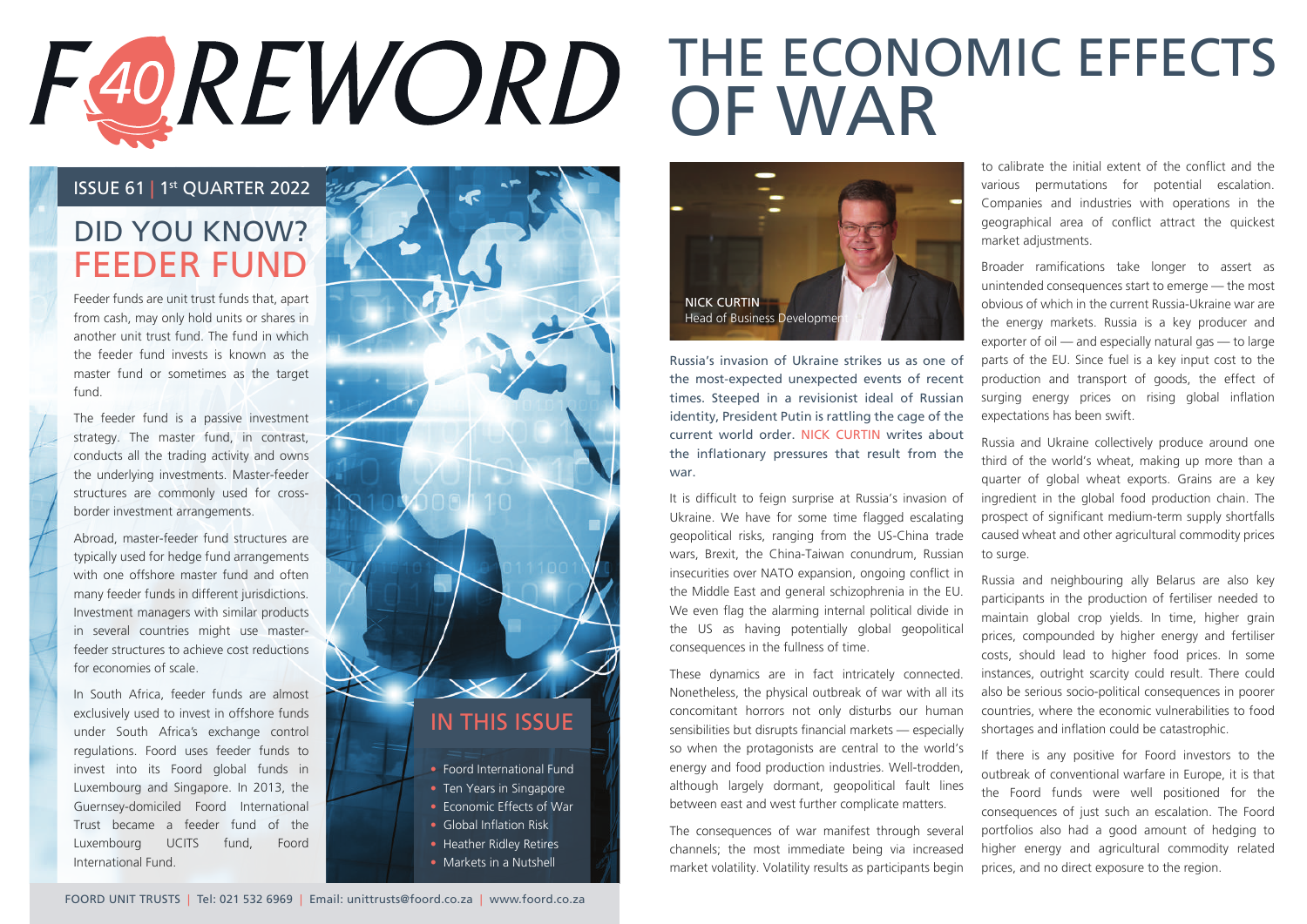# FOORD INTERNATIONAL FUND — A FUND FOR ALL SEASONS



Foord International Fund is Foord's conservative, multi-asset global fund. The fund was launched in 1997 and celebrated its 25th anniversary last month. Portfolio manager BRIAN ARCESE reflects on the fund's objective and achievements.

The managers' early ambition for the Foord International Fund was to deliver meaningful US inflation-beating returns over long periods from a conservatively managed portfolio of global securities. On a since-inception basis the fund has delivered exactly that — with US dollar returns of 6.7% per annum after fees, when US inflation averaged 2.3% per annum.

While not the fund's objective, it is also pleasing to see performance approach world equity market returns (7.2% per annum with significantly more volatility) and meaningfully exceed the fund's peer group (4.0% per annum). Small return differences compounded over long periods have a dramatic impact on portfolio outcomes: \$100,000 invested at inception would have grown to \$513,340 in the fund, but to just \$268,065 if invested in the peer group.

The past quarter-century has been eventful: the run-up to and popping of the technology bubble, a decade-long war in the Middle East, the global financial crisis, the European sovereign debt crisis, the

US credit downgrade, the ongoing US-China trade war, a global pandemic, and Russia's invasion of Ukraine.

As a reminder, Foord International Fund is a conservatively managed multi-asset fund. While not constructed against or benchmarked to global equities, it is useful to compare the fund's performance through time against that of global equities, particularly during times of increased stress.

> *Over the past 25 years we've forecast far more risks than have come to fruition.*

We covered two of these periods extensively five years ago in the fund's 20th anniversary piece  $-$  the development of the dotcom bubble and then from its bursting to the global financial crisis. In both, the fund initially lagged, but then dramatically outperformed during the market draw downs and across the full cycle.

The current investment cycle is elongated and arguably incomplete. The biggest difference in comparison to past cycles is the dearth of real return opportunities outside of key equity markets. Coordinated action by global central banks to supress interest rates has driven

returns after inflation in large portions of the credit market into negative territory — while simultaneously pushing equity valuations higher.

Within this long cycle, markets have proven no less volatile than in the past. The fund protected capital and materially outperformed markets over three memorable selloffs: in late 2018 during the US-China trade war, at the onset of the COVID-19 pandemic in 2020, and in the first quarter of 2022 as the US Federal Reserve started its inflation-busting rate hike cycle and Russia invaded Ukraine.

Each of these periods shows how the fund protects capital during periods of stress. But more importantly, they show that fund construction and diversification can offer investors a source of uncorrelated real return — even during volatile periods.

Over the past 25 years we've forecast far more risks than have come to fruition. As a result, we don't position the portfolio for binary outcomes. Instead, we strive to construct an all-weather portfolio that delivers inflation-beating returns regardless of the environment. This careful stewardship has been

rewarded with one of the longest tenures in the peer group.

After decades of uncharacteristic sanguinity, geopolitical risk is an increasing worry. Inflation risk has gone from being benign to posing a formidable threat. We will continue to guard against these and countless other risks. With growth prospects uncertain and developed market equity valuations stretched, the fund remains cautiously positioned.

We expect the companies we invest in to generate higher returns than global peers while operating with less leverage — these firms should grow their earnings ahead of developed market inflation. The fund's cash position, although a drag in rising equity markets, provides optionality to exploit volatility should the cycle end abruptly and markets draw down.

It seems fitting that as we close the books on the 100th quarter for Foord International Fund, we have posted one the best quarters in the fund's history relative to equity markets — during this quarter the Foord International Fund rose +5.5% against a global equity market decline of -5.5%.

### CELEBRATING TEN YEARS IN SINGAPORE

Foord Singapore has turned ten! The company started in 2012 when three South African staff members relocated to the city state of Singapore. Today, Foord Singapore has ten members of staff, including eight investment professionals.

Singapore's flexible labour policy has allowed Foord to attract and retain a diverse investment team to support the multi-counsellor investment approach for the Foord global funds. Singapore is also known for its business-friendly regulatory environment and tax certainty. Robust regulatory oversight upholds the transparency and integrity of the asset management industry.

Foord Global Equity Fund, a tax-exempt Singapore-domiciled unit trust, is also turning ten this June. We thank our investors for their continued support and trust in Foord's stewardship. We hope to walk many more decades with you in preserving and growing your wealth.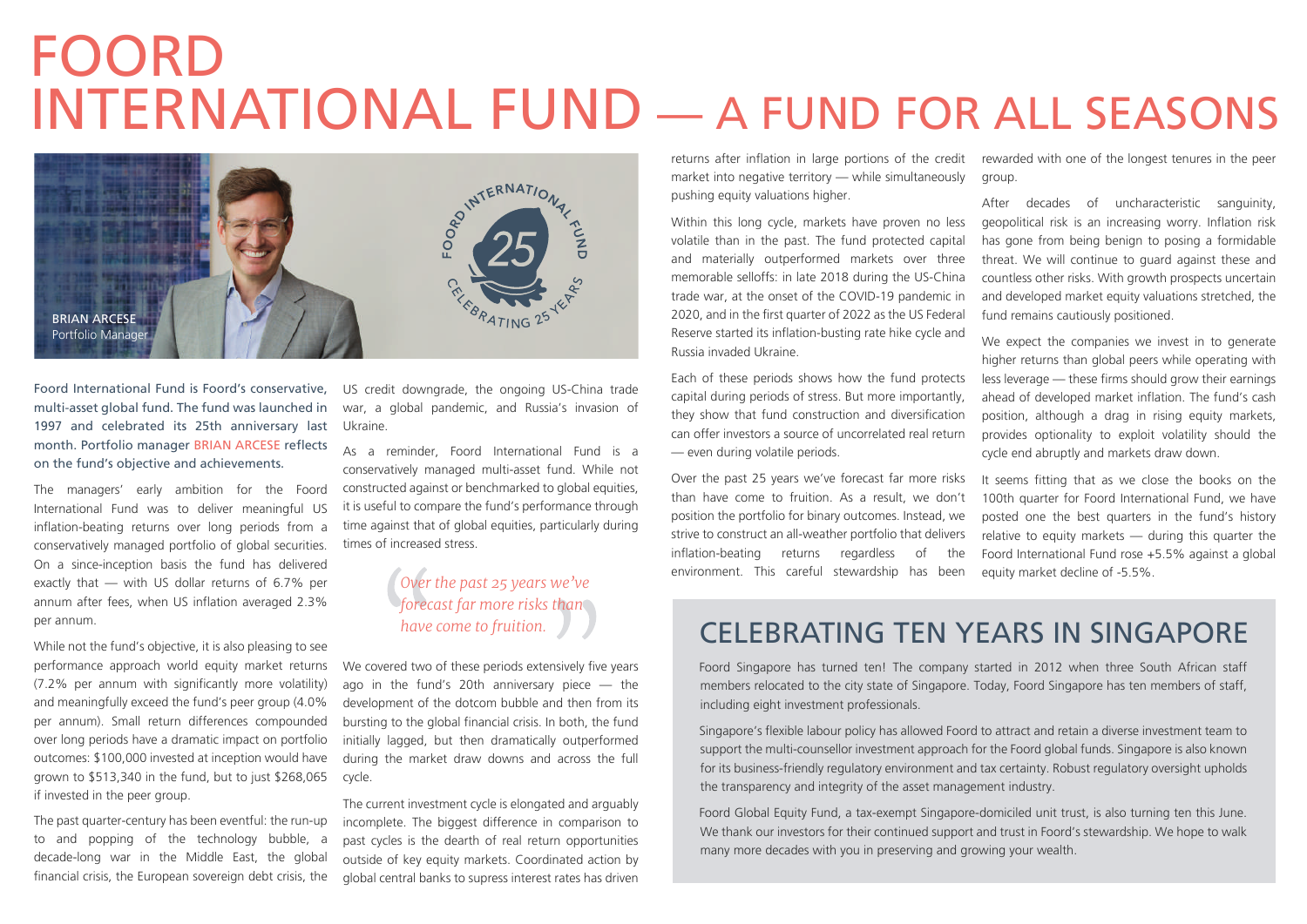# THE INFLATION GENIE HEATHER RIDLEY RETIRES



We all know that inflation is a hot topic. For some years now we've talked about it being our No. 1 emerging global risk. Inflation has however only latterly hit home in the real economy and financial markets. Portfolio Manager WILLIAM FRASER looks at how the inflation genie escaped the bottle.

The risk that inflation poses to long-term savings should not be underestimated — inflation of just 5% per annum will halve your capital in less than 15 years. Investors therefore ignore inflation risk at their peril.

First, some useful context to the current inflationary pressures. In the depths of the global financial crisis of 2008/9, authorities desperately employed massive monetary and fiscal stimulus to save the global economy from outright depression. And it worked. But this plentiful, cheap money resulted in a decade-long 'everything rally' in global financial markets — otherwise known as asset inflation.

Financial assets thus enjoyed a goldilocks period of strong economic growth, absurdly low interest rates and record corporate profitability. This was due, in part, to the complete lack of inflationary pressures, which are normal for buoyant economic cycles.

Regardless of the myriad reasons used to justify this 'new normal', it was our view that the low-inflation anomaly could not persist indefinitely.

When COVID-19 lockdowns shut most economies. monetary and fiscal support to consumers dwarfed that of the global financial crisis. This money was used to buy goods and, later, services as economies re-opened. While consumers went on a shopping spree, factory output slowed due to COVID-19 restrictions. Put simply, demand increased while supply shrank.

Fast forward to today and much of the world is experiencing a synchronised, rising inflation cycle. The major central banks are behind the curve  $-$  just as they told us they would be. Inflation expectations have moved up and further market volatility should be expected if the US Federal Reserve and other central banks continue to talk tough.

Governments in developed markets have now started to rein in the free money. Nevertheless, demand for goods and services has stayed strong because labour markets are tight and getting tighter. In short, more people are employed, and they are earning more. As a result, wage inflation has set in for the first time in decades — underpinning a likely sustainable rise in inflationary pressures.

Russia's invasion of Ukraine is only adding fuel to the inflationary fire. Russia is a major exporter of oil and gas, while both countries account for roughly a third of global wheat production. As a result, energy and food prices have already surged.

So that is how the inflation genie escaped the bottle and getting it back in will be a challenging task. As we have said all too often in the last ten years, we seem to be in uncharted territory and the rear-view mirror is a dangerous place to be looking.



Heather Ridley, Foord's fearless head dealer, retired at the end of March after 27 years of service. While not quite the Foord record, 27 years is a full career by anyone's standards — especially in the high-pressure environment of the dealing room.

Heather served as personal assistant to Dave Foord for some years before volunteering to cover the dealing desk during a vacancy. She took to the job with such flair and acumen that she was soon the permanent dealer.

Today, securities dealing is dominated by direct market access and algorithmic trading. But it wasn't always so. Traders would receive orders — to buy or sell

#### one broker, never disclose your full hand, seek the best possible price, and deal fairly for all clients. The job attracted its fair amount of related administration and involves long hours, from well

securities — from portfolio managers and would work those trades in the market: never put too much with

before market open to well after the closing bell. Heather took it all in her stride.

Heather has a zest for life that we will miss in the office. She knew how to work hard, and she knows how to play hard. Her booming voice and boisterous laugh could often be heard across the office. She has a fighting spirit which came from her drive to do what was right and what was fair for investors — you never argued with Heather unless you absolutely knew you were right.

Heather, we wish you everything of the best in your retirement. You're far too young to slow down, so we are sure you will soon be engaged in interesting and purposeful activities. Thank you for your diligence and care on the desk all these years. Bon voyage.

## FOORD FEEDER FUNDS

Foord International Feeder Fund and Foord Global Equity Feeder Fund are rand-priced conduits into Foord's US dollar-denominated global funds. Feeder fund investors escape the complexities of SA's exchange control regulations. This burden instead falls to Foord within the constraints of SARB's exchange control regulations, which set an upper foreign exposure limit for all South African unit trusts.

Schemes that exceed the limit must close. As readers will know, Foord closed its feeder funds to new inflows in 2016 after the late-2015 'Nenegate' rand blowout pushed the scheme over the limit. The funds have remained closed to investment ever since.

Foord has collaborated with Prescient Management Company to again offer feeder fund access to the Foord global funds. Prescient Foord International Feeder Fund and Prescient Foord Global Equity Feeder Fund are now open for investment. Please visit www.foord.co.za/foord-global-funds for links to the Prescient feeder funds or for direct US dollar access to the Foord global funds.